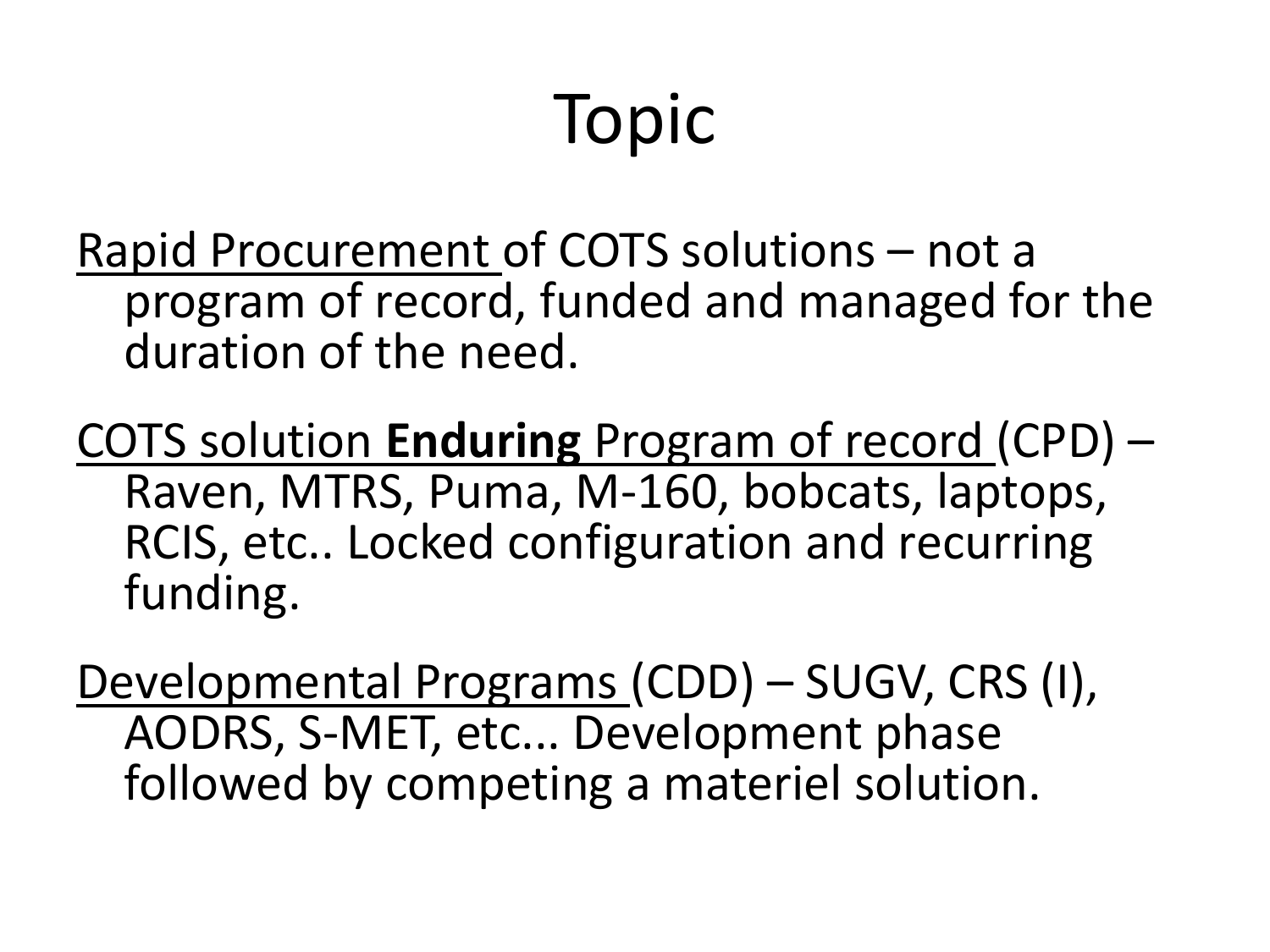## Mr. Bryan Mcveigh

The Army has numerous Unmanned Ground Programs coming on-line over the next few years –

Could you briefly describe how your Program Office determines whether they will be Developmental or COTS solutions?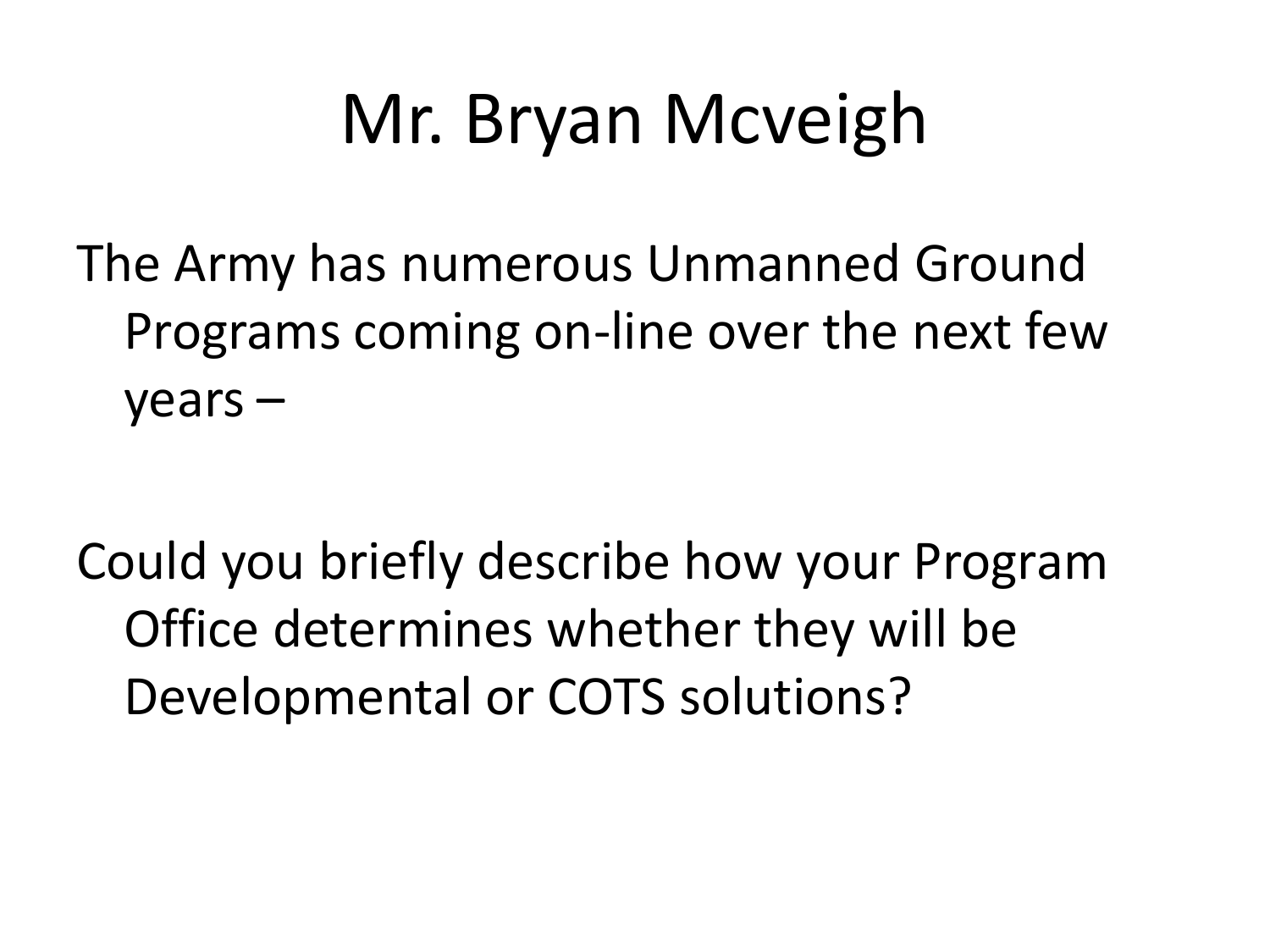### CAPT Aaron Peters

Could you briefly describe why the Navy has chosen a developmental program of record for AEODRS?

How will the Program Office maintain the technology within those platforms current?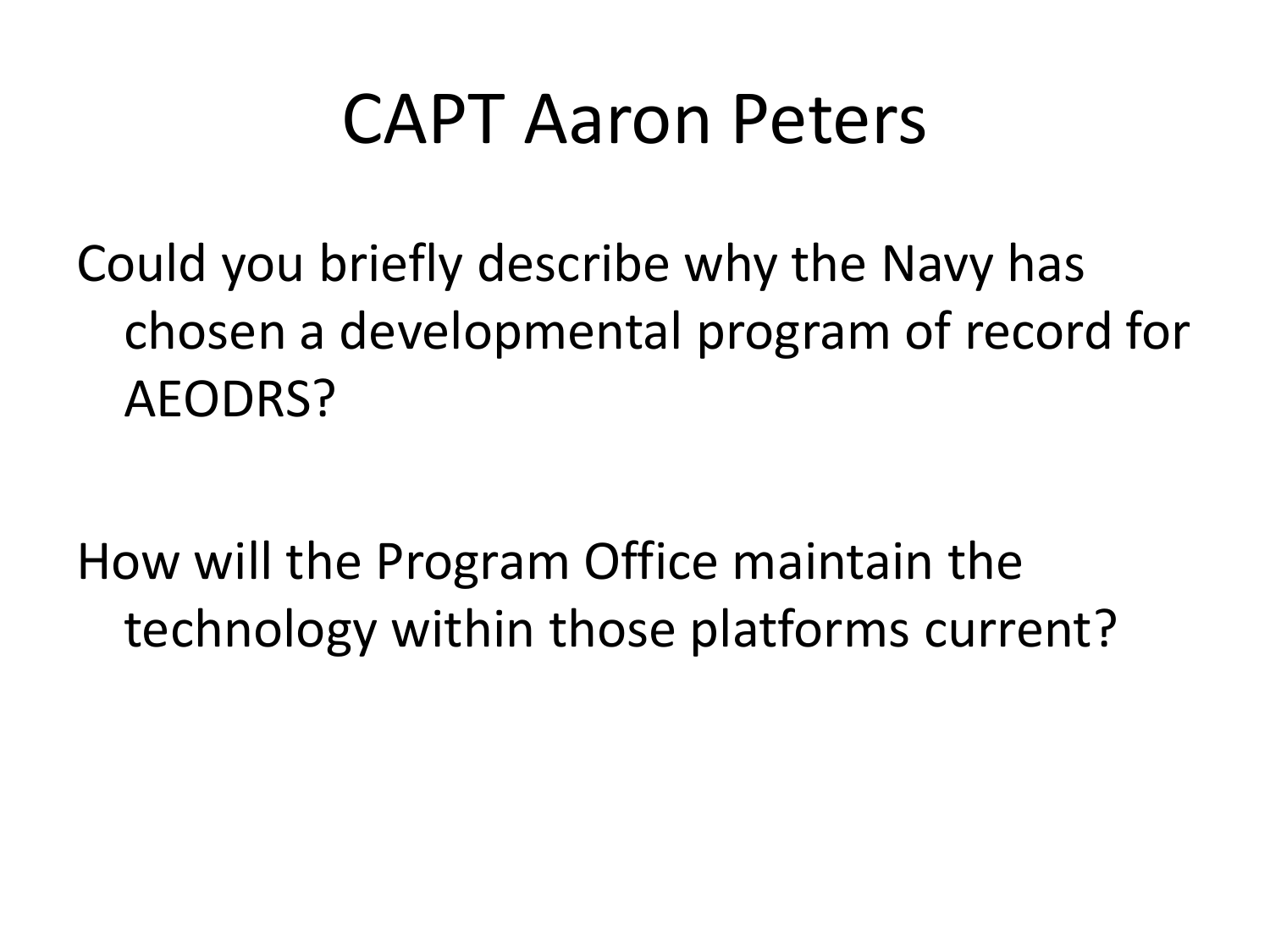### Capt James Wood

#### Should the Department of Defense have programs of record or procure robotics as needed?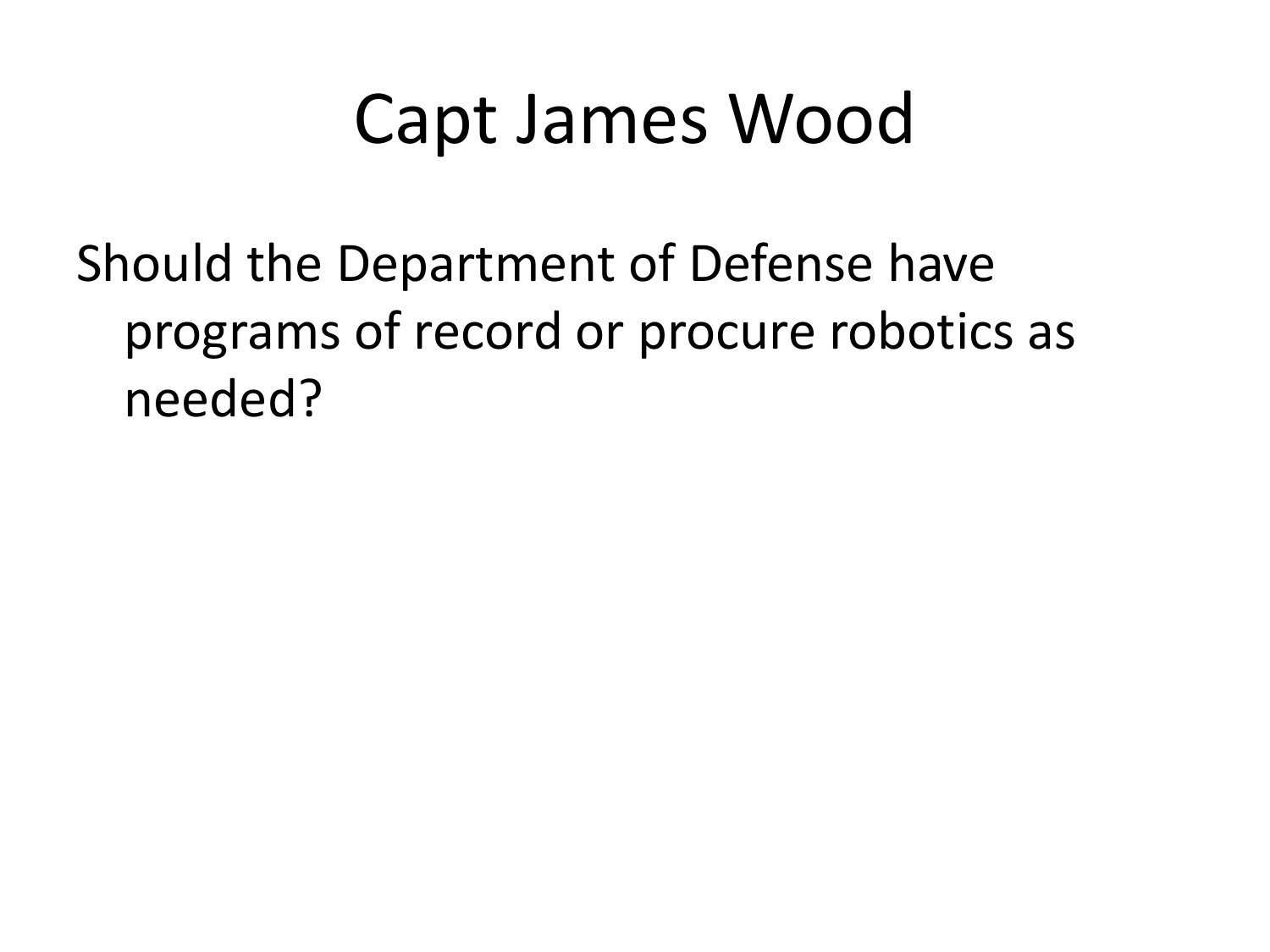### Mr. Walter Werner

Given the increased expectation that industry develop products for the Department of Defense application, using internal research and development funding, how are business decisions made given the multitude of investing opportunities?

What can the US Military do to help you make the business case for your investors?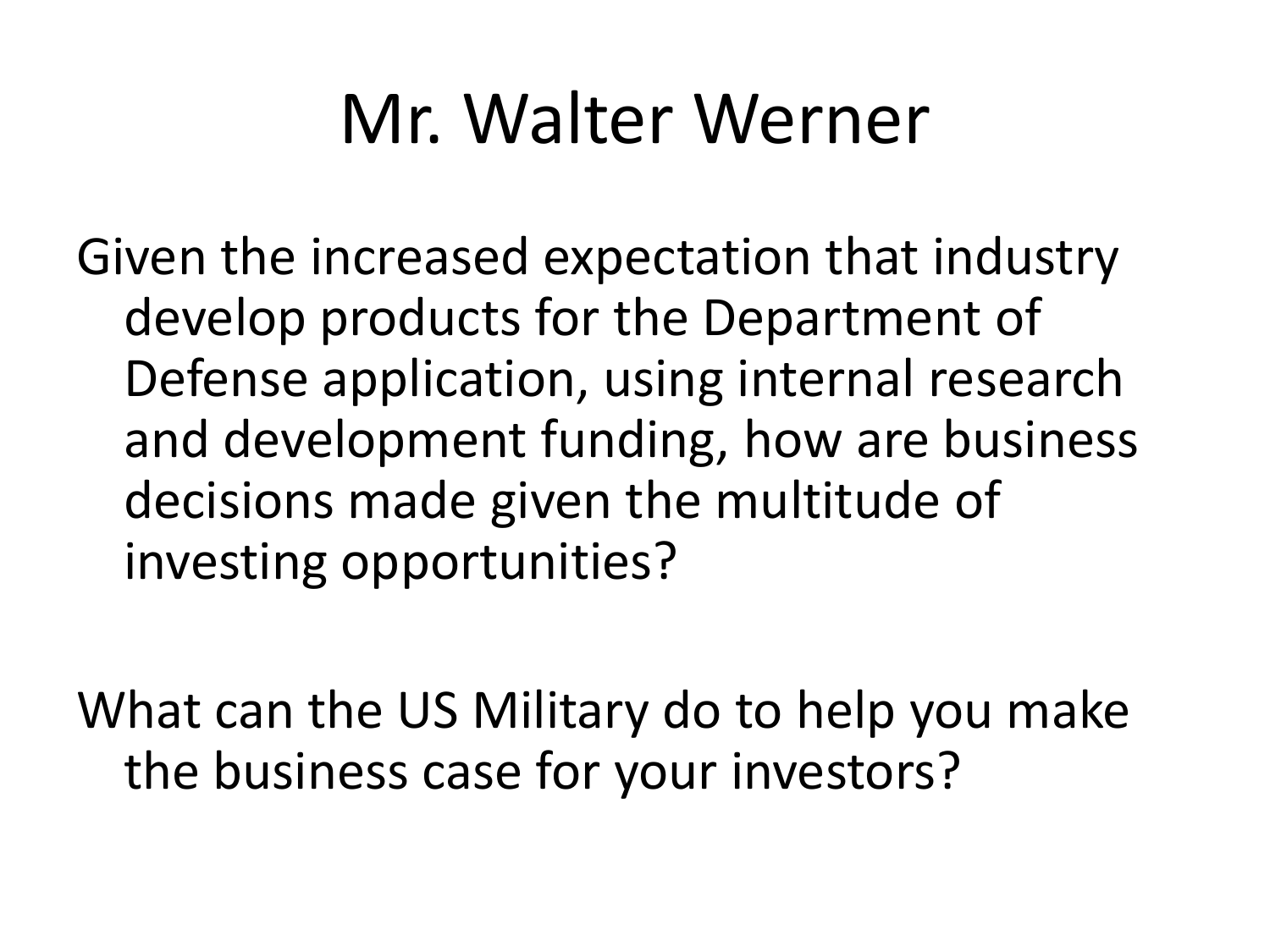### Jorgen Pedersen

How does Industry and the Military work together to provide systems that meet government requirements when, or prior to, a request for proposal?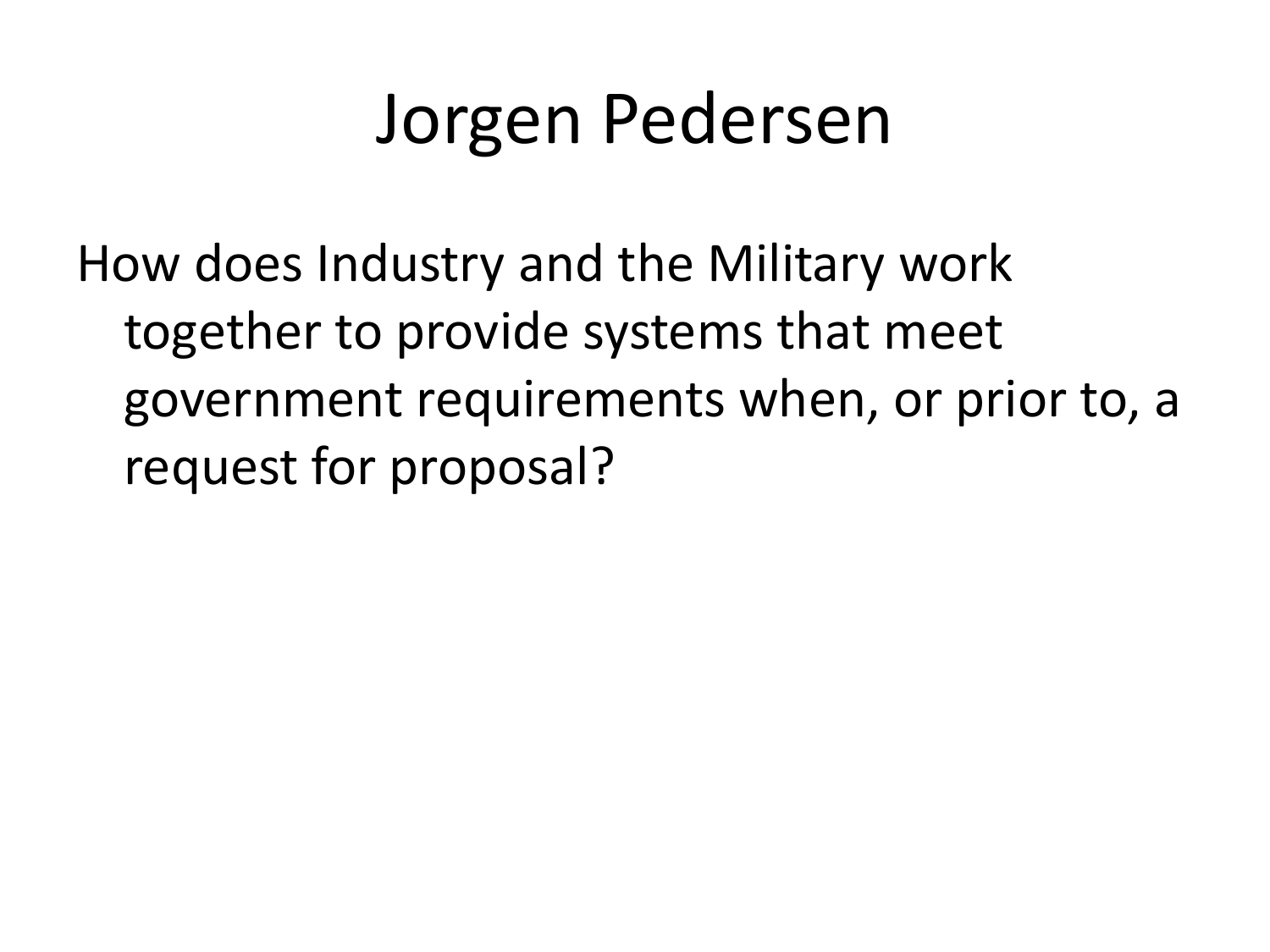## I-Robot

From a technology perspective: What is the right solution in order to provide the Warfighter the latest technology has to offer?